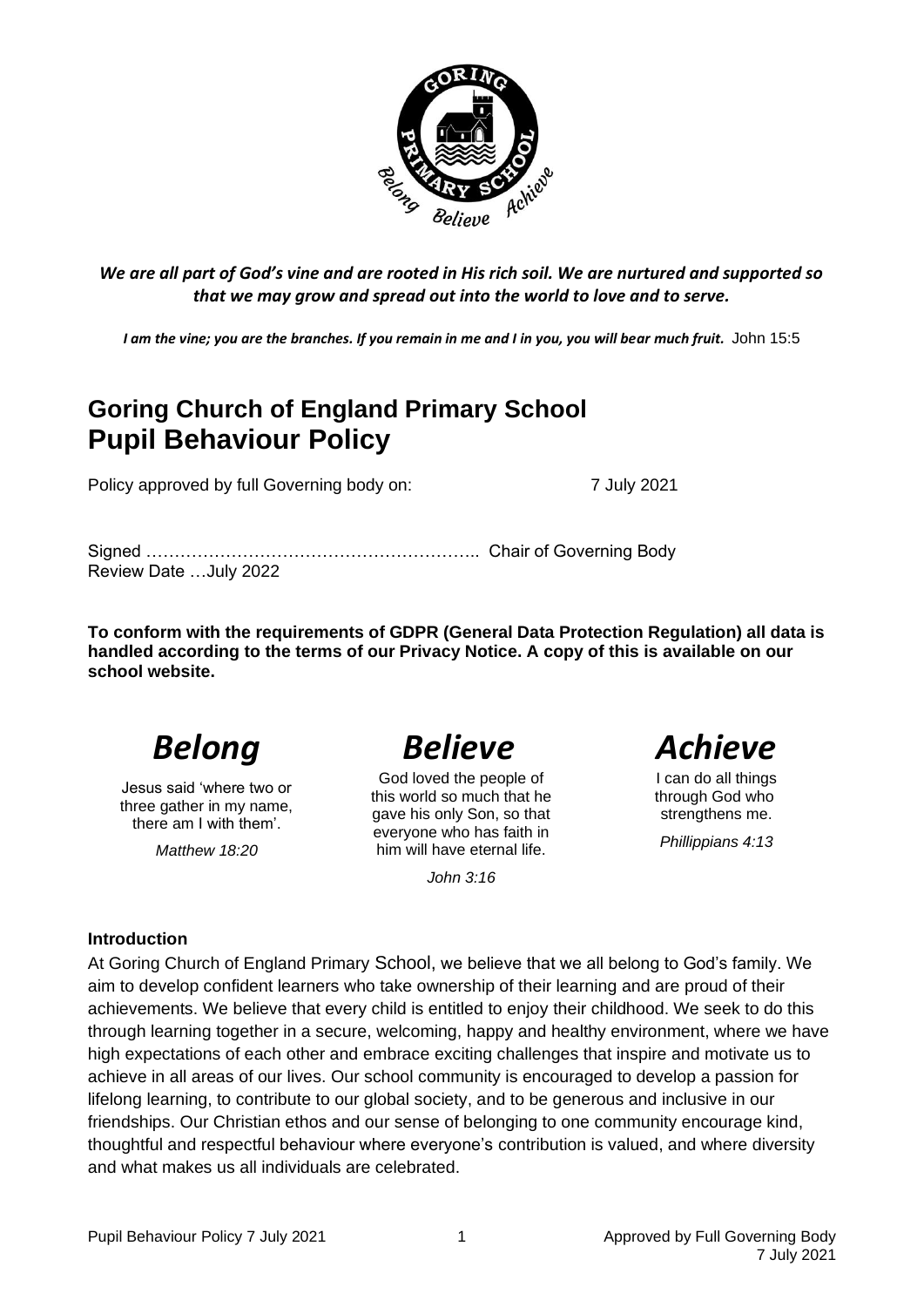#### **Aims of this policy**

We work in partnership with St Thomas' church to ensure that there is a spiritual dimension to the lives of our learners. We are a welcoming school, and we demonstrate the commandment of loving our neighbour by ensuring that we offer hospitality to all, regardless of race, religion, gender, sexuality, ability or background. We believe that the experience a child receives at primary school is crucial in establishing the quality of personal relationships and the right attitudes to school and learning. None of these aims will be achievable or sustainable without the establishment and maintenance of good discipline throughout the school. Therefore, this policy is designed to support the school's aims and to promote good relationships, so that people can work together with the common purpose of helping everyone to learn in a community where all individuals are valued as God's children.

### **The school's shared values about behaviour**

At Goring C of E Primary School, we believe that:

- the way pupils and adults behave depends on the way they feel about themselves and the world, and those around them;
- the way pupils and adults feel about themselves depends on the way in which those around them respond to their behaviour;
- we promote principles and standards that act as guides to behaviour;
- positive approaches to behaviour management through reward systems and positive recognition, combined with clear systems and procedures for dealing with more challenging behaviour, is the most effective.

Goring C of E Primary School does not tolerate bullying of any kind. If we discover that an act of bullying or intimidation has taken place, the incident is recorded, and we act immediately to stop any further occurrences of such behaviour. We do everything in our power to ensure that all children attend school free from fear (see Anti-bullying Policy for further information).

#### **The celebration of achievement**

We believe that children need to have a positive self-image. This policy therefore seeks to improve children's self-esteem and we do this through the celebration of achievement. Achievement can be observed by the following:

- making pupils aware of success throughout the lesson;
- positive comments on their work;
- asking pupils to show work to other members of staff including the Headteacher;
- pointing out examples of achievement to other children;
- using assemblies to share success;
- displaying work in the school and recording success through such forms as photography.

#### **Rewards and sanctions overview**

We aim to create a healthy balance between rewards and sanctions with both being clearly specified. Pupils should learn to expect fair and consistently applied sanctions for inappropriate behaviour. All systems are flexible to take account of individual circumstances. At all opportunities, we seek to demonstrate the Christian value of forgiveness.

Included in this policy are suggestions for behaviour management techniques (see 'sanctions' below). All class teachers should operate a stepped approach to sanctions, which allow children to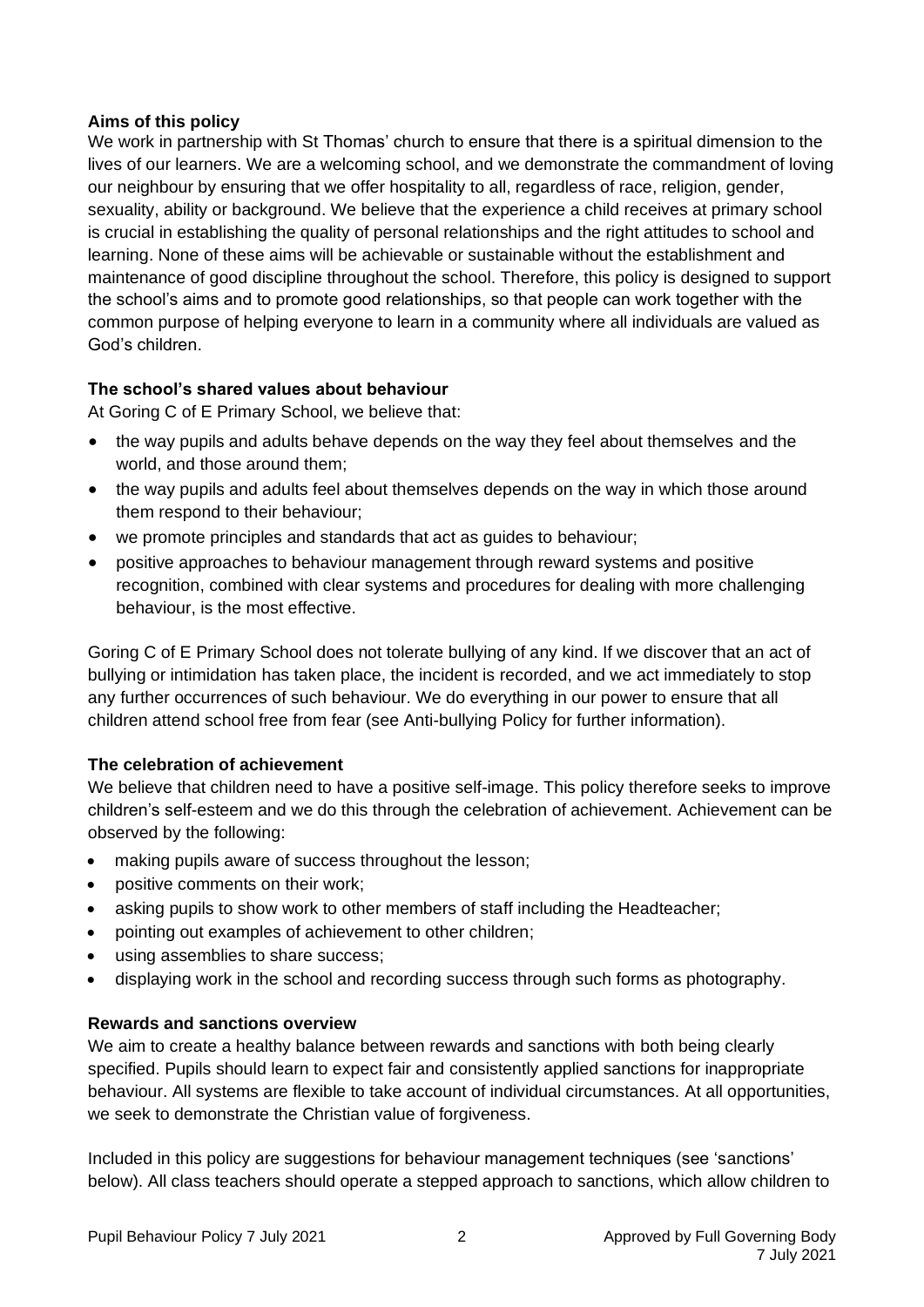identify the next consequence. Children for whom this approach is not appropriate will have an individual plan detailing alternative rewards and sanctions. It is vital that parents are fully aware of rewards and sanctions so that home and school can work together in an informed way and children experience a consistent approach.

#### Rewards

The majority of children are well-behaved and hard-working, and this should be acknowledged. Rewards may involve*:*

- verbal praise;
- non-verbal praise:
- special privileges and responsibilities;
- certificates;
- house points;
- house points linked to the school's value system;
- showing work to other teachers;
- contact with parents verbally, by letter or showing work.

#### **Sanctions**

Despite positive responses as a means to encouraging good behaviour in Goring C of E Primary School, it may be necessary to employ a number of sanctions in order that the aims of this policy are met, and to ensure a safe and positive school environment. As with matters relating to reward, consistency is vital and should be appropriate to each situation. This policy is designed to empower both teaching and support staff in our mutual desire to create a just, secure and happy learning environment. When dealing with all forms of inappropriate behaviour, teachers should follow these three overriding rules:

**Be calm** – children should be dealt with calmly and firmly, referring to what the action is and why the action is being taken.

**Logical consequences** – a logical consequence is a sanction that should "fit" the offence. It generally has two steps. The first is to stop the misbehaviour. The second is to provide an action that recalls children to the rules, reinstates the limits, and teaches alternative behaviours.

**Fresh start** – although persistent or serious misbehaviour needs recording, every child must feel that every day is a fresh start and that the Christian value of forgiveness has been demonstrated.

It is imperative that any sanction is applied fairly, and the consequences fully explained.

If the class/school rules are broken, the following sanctions may be taken (sanctions will be differentiated according to the needs of the child):

- Children will be given a verbal warning by the class teacher, teaching assistant or midday supervisor.
- Children may be made to stay in for part of a break time or lunchtime and complete a task that the teacher considers to be an appropriate sanction.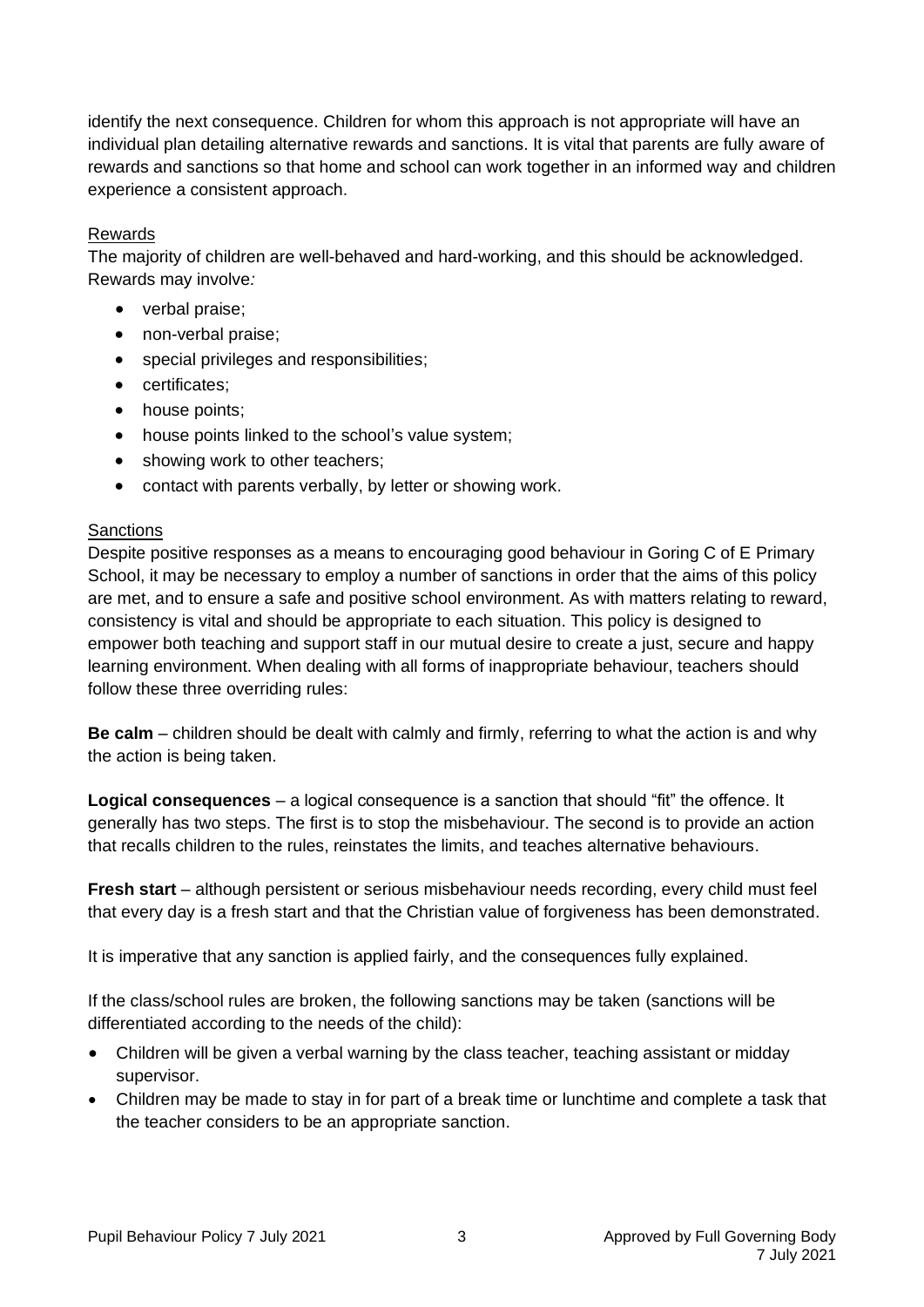- After a combination of the above sanctions, children may then be sent to the Headteacher, or Deputy Headteacher and their parents informed (except in extreme cases of inappropriate behaviour when immediate removal to the Headteacher is necessary).
- More serious behaviour may involve meeting with parents.

Extremely poor behaviour must be reported to the Headteacher or Deputy Headteacher immediately. A letter will be sent home, or a phone call made to the parents. For continued unacceptable behaviour, or in the event of serious verbal or physical violence, the child may be suspended or even permanently excluded from school (see 'Suspensions and permanent exclusions' below).

#### Lunchtime sanction

If a child's behaviour has been deemed unacceptable by the Headteacher or Deputy Headteacher during break or lunch then the pupil will miss part, or all, of their break the following day and their parents will be advised.

#### Extra-curricular activities

If a child's behaviour has not been acceptable during an after-school activity that has been arranged by the school, then the sanctions in Appendix A may be applied. The decision may be made to permanently exclude a child from the activity.

#### Suspensions and permanent exclusions

Only the Headteacher (or the acting Headteacher) has the power to suspend or permanently exclude a child from school. The Headteacher may suspend a pupil for one or more fixed periods, for up to 45 days in any one school year. The Headteacher may also exclude a pupil permanently. It is also possible for the Headteacher to convert a suspension into a permanent exclusion if the circumstances warrant this. In the event of considering a suspension or permanent exclusion, Local Authority guidelines will be referred to and, where appropriate, protocols relating to the suspension/exclusion of looked-after children followed. See Appendix B for examples of behaviour that may warrant suspension/permanent exclusion.

If the Headteacher suspends/permanently excludes a child, s/he informs the parents immediately, giving the reasons. At the same time, the Headteacher makes it clear to the parents that they can appeal against the decision to the governing body. The school informs the parents how to make any such appeal.

The Headteacher informs the Local Authority and the governing body about any permanent exclusion, and about any suspensions beyond five days in any one term.

The governing body itself cannot suspend/permanently exclude a child or extend the suspension period made by the Headteacher.

The governing body has a discipline committee whose role is set out in strict guidelines whenever a child is suspended/permanently excluded from school. The Headteacher is not a member of this committee.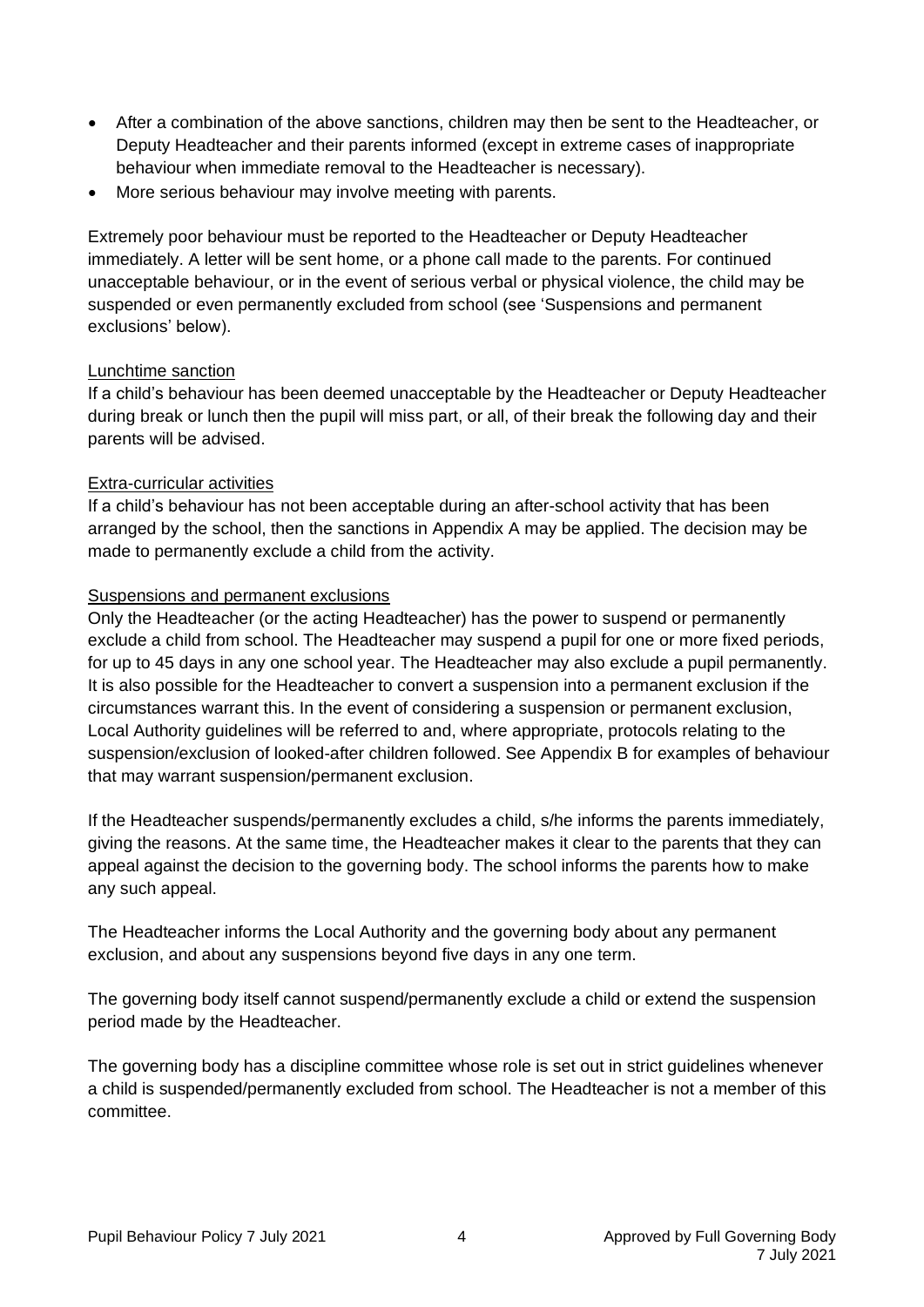#### **Recording, monitoring and evaluating behaviour**

#### Classroom

Although teachers are free to choose their own behaviour management system, it is imperative that children are aware of the next consequence or sanction. In each classroom there is listed a set of rules appropriate to that age and these rules are used to reinforce positive behaviour. Where positive behaviour is exhibited then house points, and/or certificates are awarded and each week the house cup is awarded for the house with the most points. The values for the term are displayed in the classroom. Staff praise children when they see that they are displaying the values. All classes have a behaviour log and incidents of unacceptable behaviour are recorded in the log. The Headteacher regularly monitors the behaviour logs. Every class has a feelings box. This box enables children who are less confident in expressing how they are feeling to be able to share their concerns. Staff regularly monitor the box and take any necessary action.

#### Break and lunchtimes

Incidents of persistent disruptive behaviour are reported by the midday supervisors to the class teacher in question or, if the action is serious, the Headteacher or Deputy Headteacher is informed. Ways of dealing with various misdemeanours are listed in Appendix A.

#### **Roles**

The role of the School Council, Eco-Schools Group and the Healthy Schools Group The School Council meets monthly. It consists of children from Years 1–6, with two children elected from each year. The Healthy Schools Group is involved in running the annual anti-bullying week and in the appointment of Peer Mediators. The Eco-Schools Group plays an active part in engaging all children to take responsibility for the school environment. The names of all children involved in these groups are displayed on their respective noticeboards.

Peer Mediators and the School Council play a major part in deciding on activities that spread a positive message around the school. It is envisaged that they will play an important role in implementing the rules. Peer mediators are trained and qualified to mediate between consenting parties resolving low level disputes.The peer mediators are fully supported by the lunchtime staff.

#### The role of parents

Parents have a vital role to play in their children's education. It is very important that parents support their child's learning and cooperate with the school. We are very conscious of the importance of having strong links with parents and good communication between home and school. Thus, the school works collaboratively with parents, so children receive consistent messages about how to behave at home and at school.

We expect parents to behave in a reasonable and civilised manner towards all school staff. Incidents of verbal or physical aggression to staff by children/ parents/ guardians/ or carers of children in the school will be reported immediately to the Headteacher who will take appropriate action. See also the Parent Code of Conduct in the Home–School Agreement.

If the school has to use reasonable sanctions to punish a child, parents should support the actions of the school. If parents have any concern about the way that their child has been treated, they should initially contact the class teacher. The Headteacher may then be involved and, if the concern remains, they should contact the school governors. If these discussions cannot resolve the problem, a formal complaint or appeal process can be implemented.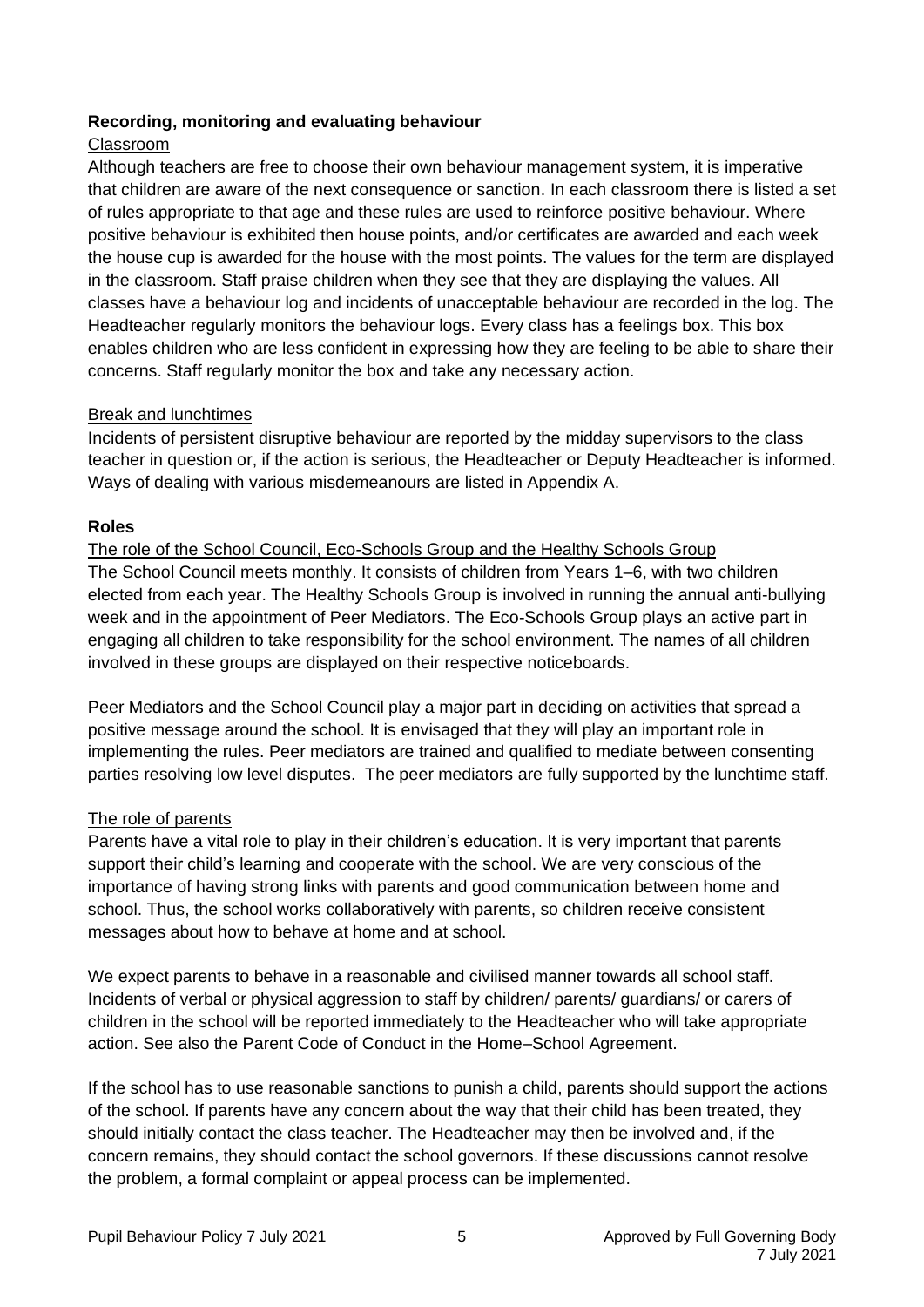#### The role of non-teaching staff

All school staff have a responsibility to uphold the behaviour policy.

Non-teaching staff should ensure that children always move sensibly and quietly through the school, helping to ensure a calm atmosphere in the corridors, classrooms and other school areas.

Children should be made aware that rough play and potentially dangerous behaviour in the playground is unacceptable.

Midday supervisors are in close touch with the class teachers and communicate with them about incidents of unacceptable behaviour at lunchtime.

#### The role of the class teacher

Goring C of E Primary School is aware that good classroom organisation is key to good behaviour and that the provision of a high-quality curriculum through interesting and challenging activities influences behaviour.

Our teachers are positive, enthusiastic and have high expectations of both learning and behaviour. They foster a sense of self-esteem in all children, linked with an understanding of the needs of others. They encourage a calm and responsive atmosphere, avoiding shouting. Teachers operate an 'open door' policy for children. During periods throughout the day (mainly at break and lunchtime) teachers are available for pupils to go and have a 'private chat' about their concerns.

Teachers deal with parental concerns in a timely, respectful, sympathetic and professional manner, involving senior staff as appropriate. Teachers expect that parents will behave in a reasonable manner towards them, as professionals, and that issues will be dealt with in an atmosphere of trust and mutual respect.

#### Role of the governors

The governing body has the responsibility of setting down general guidelines on standards of discipline and behaviour, and of reviewing their effectiveness. The governors support the Headteacher in carrying out these guidelines.

#### Role of the Headteacher

The Headteacher has the day-to-day authority to implement the pupil behaviour policy, but governors may give advice to the Headteacher about particular disciplinary issues. The Headteacher must take this into account when making decisions about matters of behaviour.

It is the responsibility of the Headteacher, under the School Standards and Framework Act 1998, to implement the pupil behaviour policy consistently throughout the school, and to report to governors, when requested, on the effectiveness of the policy. It is also the responsibility of the Headteacher to ensure the health, safety and welfare of all children in the school.

The Headteacher supports the staff by implementing the policy, by setting the standards of behaviour, and by supporting staff in the implementation of the policy.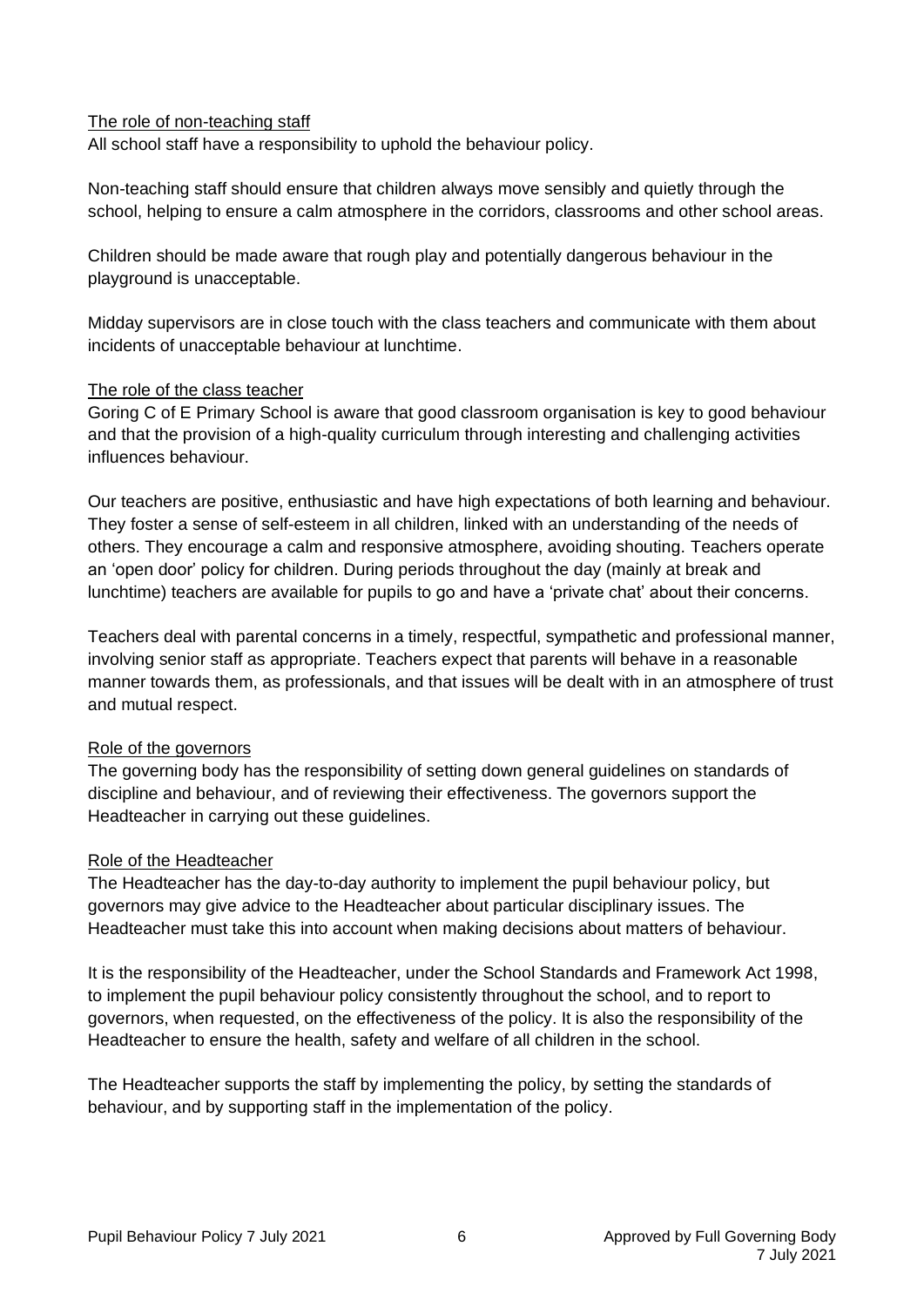The Headteacher keeps records of all reported serious incidents of misbehaviour and has the responsibility for suspending individual children for serious acts of misbehaviour. For repeated or very serious acts of anti-social behaviour, the Headteacher may permanently exclude a child.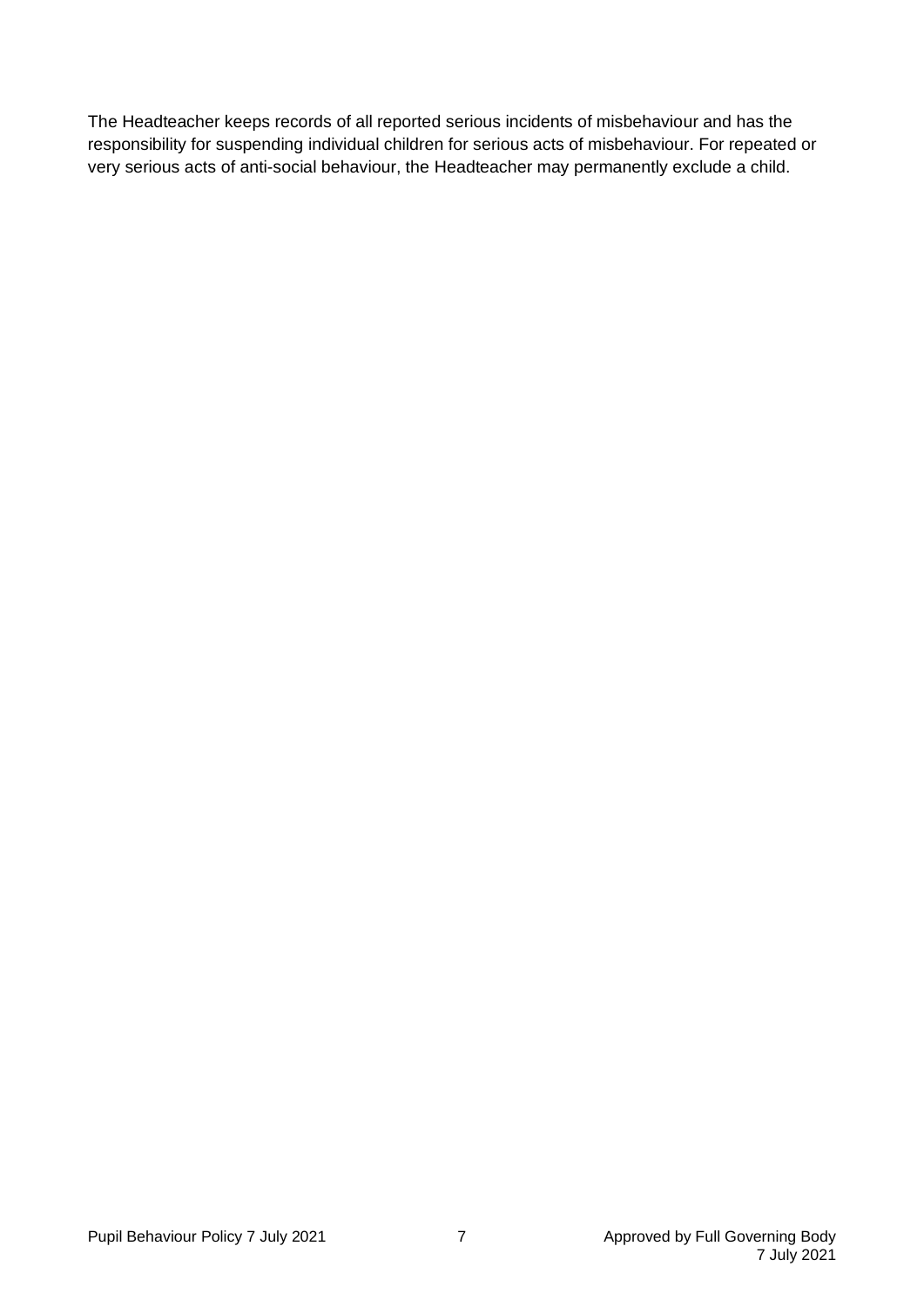# **Appendix A**

| Misdemeanour 1 (M1)                                                                                                                                                    | Misdemeanour 2 (M2)                                                                                                                                                                                                                                                                                                                                                                                                            | Misdemeanour 3 (M3)                                                                                                   |
|------------------------------------------------------------------------------------------------------------------------------------------------------------------------|--------------------------------------------------------------------------------------------------------------------------------------------------------------------------------------------------------------------------------------------------------------------------------------------------------------------------------------------------------------------------------------------------------------------------------|-----------------------------------------------------------------------------------------------------------------------|
| Unless repeated these<br>behaviours should be dealt<br>with in the classroom by the<br>teacher or teaching assistant<br>or in the playground by the<br>lunchtime staff | The class teacher will follow<br>up on these behaviours and<br>break time or lunchtime will be<br>missed by agreement with the<br>Headteacher, and the child will<br>receive an appropriate<br>sanction. The lunchtime staff<br>will remove a child from the<br>playground which may result<br>in a possible missed break<br>time or lunchtime if deemed<br>appropriate by the<br><b>Headteacher or Deputy</b><br>Headteacher. | Removal of child from the<br>classroom or playground and<br>the Headteacher or Deputy<br>Headteacher will be advised. |
| Name-calling                                                                                                                                                           | Throwing soft objects at others                                                                                                                                                                                                                                                                                                                                                                                                | Spitting at another person                                                                                            |
| Minor retaliation                                                                                                                                                      | Retaliation                                                                                                                                                                                                                                                                                                                                                                                                                    | Racist, homophobic, biphobic<br>or transphobic comments                                                               |
| Swinging or climbing on<br>equipment                                                                                                                                   | Spitting on school property                                                                                                                                                                                                                                                                                                                                                                                                    | Swearing at adult                                                                                                     |
| Throwing objects                                                                                                                                                       | Swearing at another child                                                                                                                                                                                                                                                                                                                                                                                                      | Running away from adult                                                                                               |
| Misuse of school property                                                                                                                                              | Rough play (pinching,<br>pushing, etc)                                                                                                                                                                                                                                                                                                                                                                                         | Rude to adult                                                                                                         |
| Spitting on ground                                                                                                                                                     | Misbehaving in toilets                                                                                                                                                                                                                                                                                                                                                                                                         | Aggressive fighting (any hitting,<br>kicking, etc)                                                                    |
| Swearing                                                                                                                                                               | Misbehaving in the dinner hall                                                                                                                                                                                                                                                                                                                                                                                                 | <b>Biting</b>                                                                                                         |
| Not lining up correctly at end<br>of break times/lunchtimes                                                                                                            | Inappropriate harassment<br>(touching, nasty words, etc)                                                                                                                                                                                                                                                                                                                                                                       | Throwing dangerous objects                                                                                            |
|                                                                                                                                                                        | Ignoring instructions                                                                                                                                                                                                                                                                                                                                                                                                          | Bullying (STOP*)                                                                                                      |
|                                                                                                                                                                        | Multiple or extreme M1                                                                                                                                                                                                                                                                                                                                                                                                         | Multiple or extreme M2                                                                                                |
|                                                                                                                                                                        |                                                                                                                                                                                                                                                                                                                                                                                                                                |                                                                                                                       |

# \* Several Times On Purpose